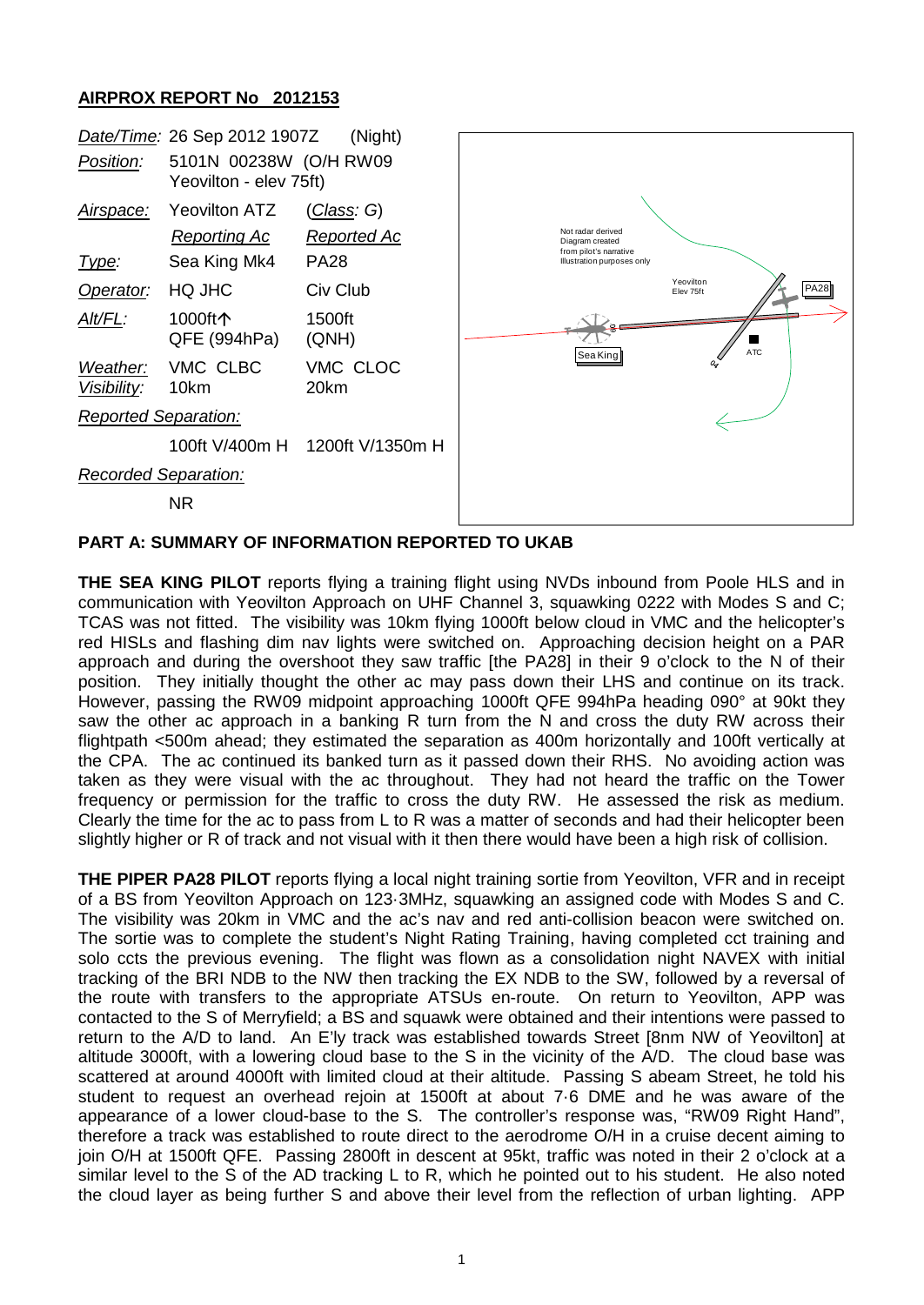then passed TI, "PAR traffic Sea King in your 2 o'clock RW09", which the instructor initially connected with the traffic he had just spotted below them. APP then directed them to, "make yourself No2". After a period long enough for him to discuss the traffic situation with his student, suggesting that the contact at about 2000ft was possibly been vectored onto a RH base-leg for RW09, he was content with this situation to join O/H into a RH downwind leg. However, APP then advised, "Sea King 1200ft on PAR"; this traffic was then identified by his student in their 2-3 o'clock at about 2·5nm. The instructor judged this would put them onto a reciprocal heading and possibly O/H the PAR traffic if he turned to starboard to join downwind LH for RW09 at this late stage. Therefore, he elected to continue O/H at 1500ft as he judged this would keep them clear of the traffic while maintaining good visual contact. At this point, as they were approaching the O/H at 1500ft just to the W of the intersection of RW04/09, they started to turn to the L to cross over the upwind end of RW09, whilst he remained visual with the traffic as it approached the threshold of RW09, whereupon APP advised, "Sea King conducting missed approach". Consequently, he instructed his student to take up a S'ly track to clear the overshoot; during this period he - the instructor - had continuous visual contact with the Sea King round to his starboard aft quarter just off the tailplane at the point the Sea King crew executed their overshoot at about 50ft. He estimated separation as 1200ft vertically and 1350m horizontally at the CPA. The helicopter passed behind, tracking at R angles to their track, assessing the risk as none. Once S of the C/L he directed his student to descend onto the downwind leg and when they were established mid-downwind at 800-1000ft QFE they heard the Sea King crew report an Airprox as he passed through their 3 o'clock. APP then switched them over to TOWER on 120·8MHz and a normal landing was completed. Taxying back to S dispersal he was requested to contact the DATCO on the landline.

UKAB Note (1): The Yeovilton METAR was: - EGDY 261850Z 36007KT 9999 FEW012 SCT020TCU BKN045 12/10 Q0995 WHT TEMPO 4000 SHRA FEW012 BKN018CB GRN=

UKAB Note (2): Sunset was 1801Z.

**THE YEOVILTON APPROACH RADAR CONTROLLER (APP)** reports whilst the Sea King was conducting a PAR to RW09 at range 5nm the PA28 flight under a BS requested an O/H join from 6nm NW of the aerodrome. After informing the ADC of the intentions he told the PA28 pilot about the radar traffic and instructed him to report when visual. The pilot reported visual when the Sea King was at 4nm at which point he told the PA28 pilot to make himself No2 to the radar traffic. He received confirmation from the pilot that he would make himself No2. On low approach the Sea King pilot called and APP instructed the pilot to climb to 2000ft. At this point he was unaware that the PA28 was crossing O/H at 1500ft QFE directly in front of the Sea King and still on the Approach frequency thus without permission to cross the Duty RW. Having thought the PA28 flight was already with Tower, owing to the ac being in the cct, he immediately instructed the flight to contact Tower for further instructions.

**THE YEOVILTON DUTY AIR TRAFFIC CONTROL OFFICER (DATCO)** reports that he was in the Visual Control Position (VCP) when the ADC was informed by APP that the PA28 pilot was conducting an O/H join for visual ccts to the duty RW09. The ADC stated that APP had advised him that the PA28 flight was told to make themselves No2 to the Sea King PAR traffic. As both ac were under the control of APP, he was confident that all deconfliction measures had been considered. The Sea King flight, through Talkdown, was given clearance by ADC to conduct a low-approach. Although he and the ADC observed both ac visually and on the Hi-Brite ATM, it was hard to ascertain the height of the PA28. The PA28 continued to close to the O/H from the NW and cross O/H the RW ahead of the Sea King, which was executing its low-approach and was climbing straight ahead on RW track. The PA28 pilot only free-called the ADC on VHF when the ac turned downwind and was then given instructions to join by the ADC. He made an 'open comment' to the ADC that it did not look right, explaining that if the Sea King crew had executed a Missed Approach because they were in IMC, then the ac would have been potentially climbing up through the joining ac's level. He was then informed by APP that the Sea King crew had queried if an ac had flown through the O/H about 0·25nm in front of their helicopter at a similar height. The PA28 pilot was asked to contact the DATCO on landing. He then informed the Duty Flying Supervisor (DFS) of the occurrence who made note to handover to Lt Cdr Flying and the oncoming DFS the next morning. The PA28 pilot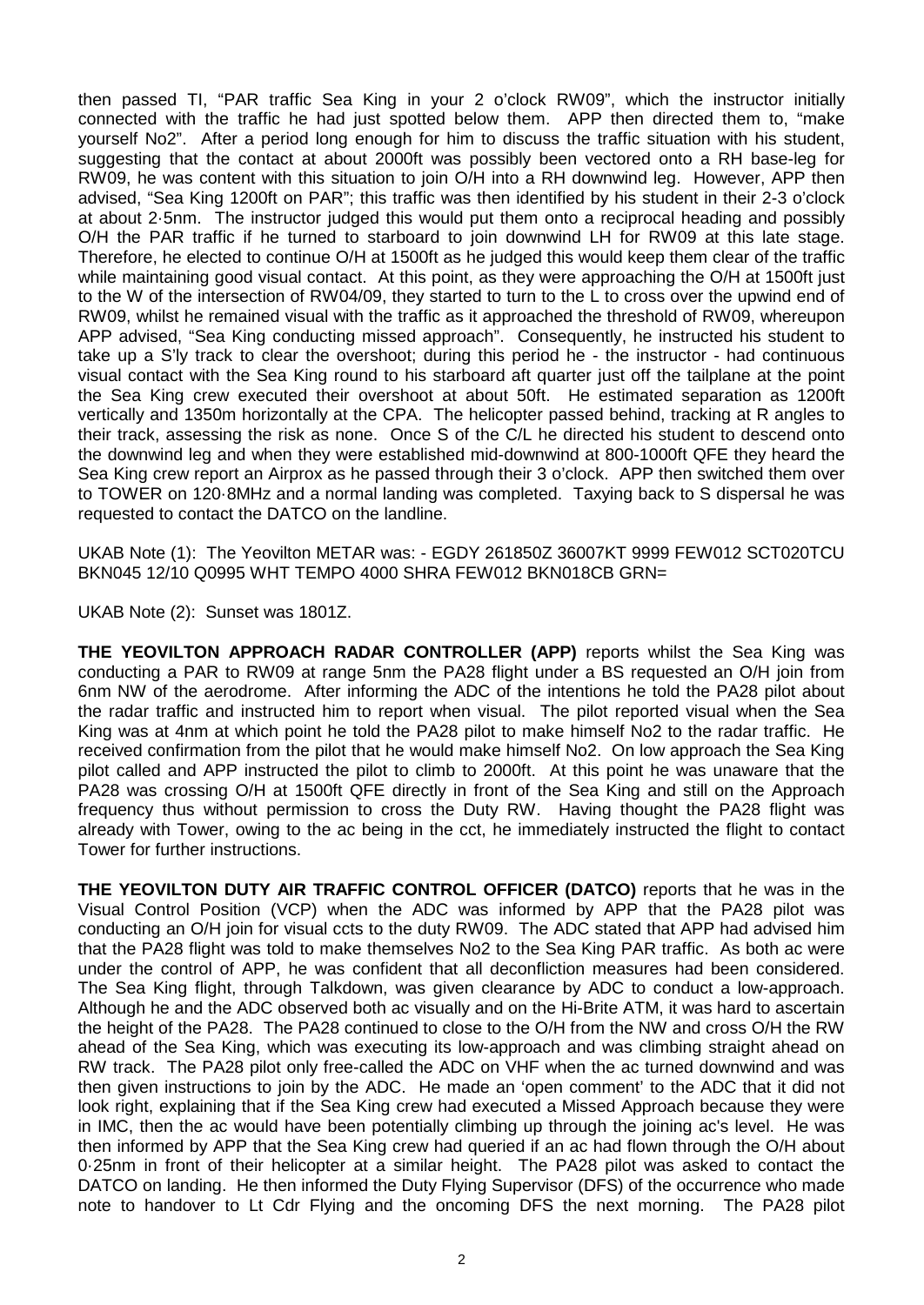telephoned; he informed the pilot of the occurrence and asked why he did not join No2 to the PAR traffic. The PA28 pilot informed him that it is a Station Flying Club procedure to conduct O/H joins; however, he did inform the PA28 pilot that as a military A/D ATC do not conduct this procedure because of ac conducting IFR climbouts or missed approaches. He asked the pilot what height he was when he turned downwind, to which he replied, "1500ft QFE". The PA28 pilot had attended the night flying brief held in ATC prior to this sortie. Later, the DATCO was contacted by one of the Sea King pilots, who wanted to know what had happened; he explained what he thought had occurred from a VCP perspective, but also explained that APP was already in the process of raising the DASOR for the incident. He informed me that he would talk to the Sea King Capt and they would consider their options regarding submitting an Airprox or not. The PA28 pilot was informed that a DASOR would be raised.

UKAB Note (3): The radar recording does not capture the Airprox. The Sea King fades from radar at 1905:17 approximately 4nm from touchdown RW09 with the PA28 4nm NW of Yeovilton tracking SE'ly in the Sea King's 10 o'clock range 4nm. The PA28 continues towards the O/H fading at 1907:00 with 1·5nm to run.

**THE YEOVILTON FLIGHT SAFETY INVESTIGATION** reports the incident occurred in the Yeovilton visual cct during a period of Station night flying. At no stage during the instrument approach had the Sea King crew been given TI or advised that the PA28 was joining the visual cct via the O/H. APP had informed the ADC of the PA28's O/H join [1903:45] and that the pilot was visual with the Sea King making a GCA [1905:13]. The PA28 pilot was instructed to make himself No2 to the GCA traffic and acknowledged the instruction [1904:58]. The PA28 pilot reported conducting a visual O/H join and descending to 1500ft QFE and was visual with the Sea King during the approach. The PA28 had descended on the deadside before turning crosswind, crossing the Duty RW and turning to position late downwind RW09 RH. Transfer of control between APP and ADC was late (once the PA28 was established downwind) therefore ADC had not passed cct information to the GCA controller as part of the standard clearance issued at 3nm for the Sea King to low approach. Consequently the Sea King crew had no knowledge of the ac in the visual cct. APP had stopped monitoring the PA28 on radar as he believed the ac was under ADC's control and at no stage during the recovery of the 2 ac did the APP consider that a confliction to their flight profiles might occur. Thus the APP did not impose a climb-out restriction in the event of a missed approach procedure being initiated or attempt to de-conflict the ac. The ADC observed the PA28 approaching the aerodrome and contacted the APP to question whether the PA28 pilot was visual with the Sea King but the ADC did not request that the PA28 flight be transferred to the Tower frequency. When recovering visually, the O/H join method is not a recognised procedure at Yeovilton and the Yeovilton Aviation Orders (YAvOs) clearly state that O/H joins are not permitted due to there being a limited deadside. However, further investigation revealed that the Yeovilton Flying Club (YFC) Order Book 2010, which supplements YAvOs, contravenes this rule as the recommended join in VFR conditions when the aerodrome is open is to be an O/H join at 2500ft. Several factors led to this incident occurring. VFR night flying in the UK is a relatively new procedure (8Jun2012) and ATC is unfamiliar with the integration of Flying Club ac and Station based ac at night. The PA28 pilot requested a VFR join via the O/H as per YFC Order Book; this procedure is not authorised at Yeovilton as stipulated in YAvOs. APP approved this procedure and attempted to sequence the ac by asking the PA28 pilot to report visual and make themselves No2. The PA28 pilot reported initiating a descent to height 1500ft, which is 1000ft below that recommended in the YFC Order Book, and reported visual with the Sea King. APP's attention was then diverted to other ac on frequency and he lost SA, stopped monitoring the PA28's flightpath and subsequently believed the flight to be under the control of the ADC. The PA28 flight continued inbound and remained on the Approach frequency; the pilot reported late downwind to land, which was when the APP realised the frequency error and told the pilot to continue with Tower. The ADC and DATCO, having been passed TI from APP believed that the PA28 would sequence behind the Sea King by converting to a straight-in approach/L base flight profile in the No2 position. Whilst they could see the PA28 approaching the cct it was difficult for them to assess accurately the ac's position and intentions. At no stage were the Sea King crew passed TI or warned of the PA28's proximity.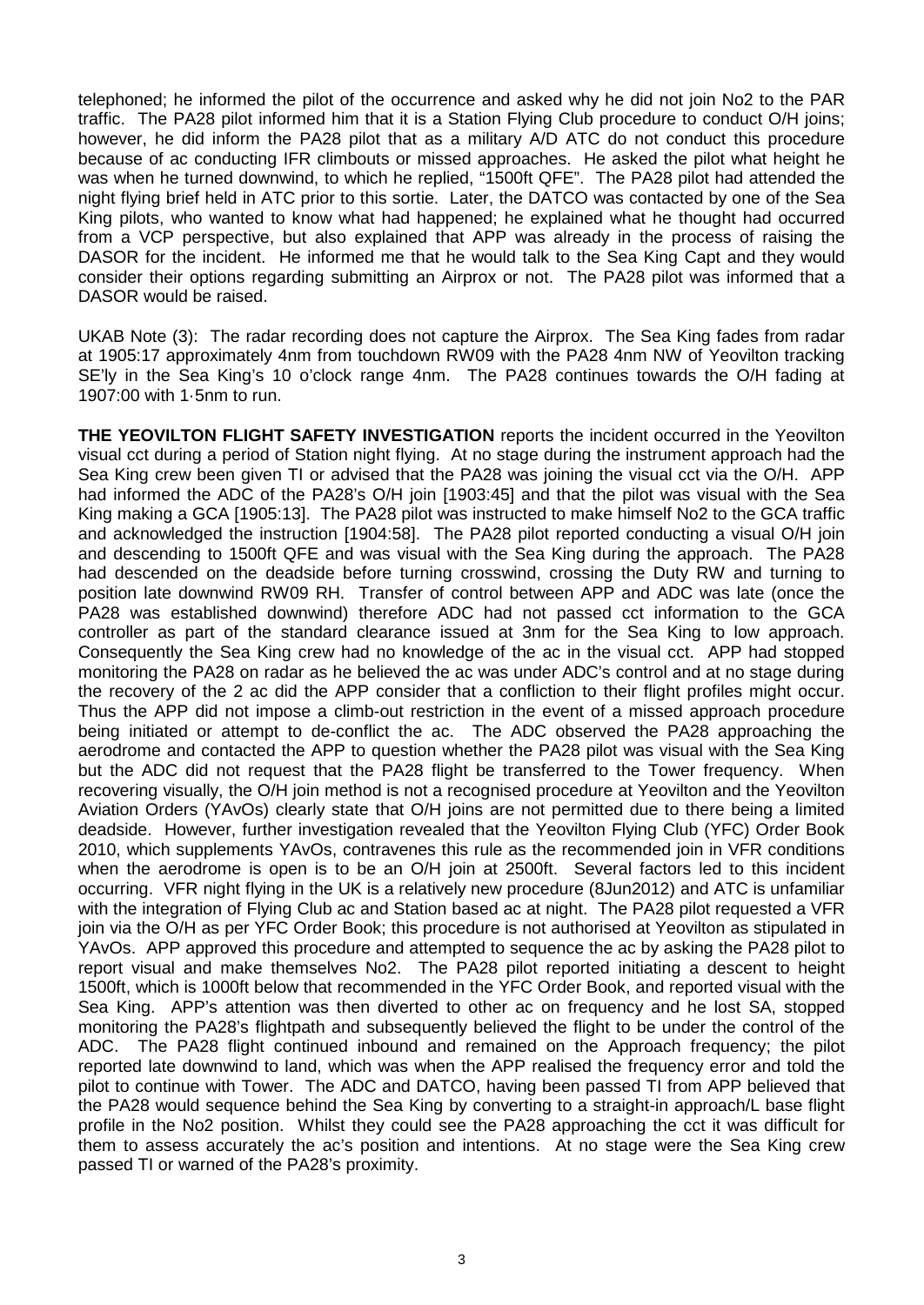Five recommendations were made: -

1) Alignment of YAvOs and YFC FOB. The PA28 pilot requested a procedure not authorised by YAvOs while the aerodrome was open for normal operational flying, during a period of night flying. This alignment is to ensure that procedures in YAvOs are not overruled by the lower level orders on the YFC FOB. Although this relates specifically to methods of rejoining the aerodrome whilst open for normal operations and ATC is manned, in order to ensure thoroughness all orders should be reviewed with YAvOs being the primary document. – Action completed 3/12/2012. The YAvOs and YFC have been aligned.

2) Recognition of unusual situation during low arousal. The progression of events from the approval of the PA28 pilot's request for an O/H join, to the point where the PA28 crossed the path of the overshooting helicopter, resulted from lack of SA by the ADC. Although visual with the PA28, clearly no contact had been established and this should have been questioned in a more robust manner as the situation developed. All controllers should be rebriefed on taking appropriate actions in the event of recognising an unusual circumstance that could lead to an unsafe situation developing, particularly during periods of low arousal such as during night flying. Action completed 10/12/2012. The results of the originating report have been highlighted to all ATC staff through formal training briefs (conducted 3 x weekly) and informally through Watch Leaders. Other ATC Incident reports have been promulgated for wider awareness and this has included populating the ATC crewroom with Accident/UKAB reports.

3). Competency of controller requires to be assured. APP did not impose a robust method of recovery for the PA28 in order to ensure separation from the Sea King conducting an IFR approach. The APP requires a period of retraining before acting in a solo capacity as APP/Director.

4). Review mixed operations of YFC and Station based ac during night flying. The PA28 pilot requested a procedure not authorised by YAvOs while the aerodrome was open for normal operational flying, during a period of night flying. Action completed 3/12/2012. Occurrence Review Group accepted that continued mixed operation could continue.

5). Review YAvOs 0211 – Fixed-wing recoveries. The progression of events from the approval of the PA28 pilot's initial request for an O/H join, to the point where the PA28 crossed the path of the overshooting helicopter, resulted in lack of SA by the ADC. Although visual with the PA28, clearly no contact had been established and this should have been questioned in a more robust manner as the situation developed. Fixed-wing recoveries are to be reviewed and re-written clearly defining that O/H joins are not permitted when Yeovilton is open or at night. The fixed-wing community operating at Yeovilton are to be involved in the review. Action part completed 30/01/2013. Amendment written, awaiting incorporation into YAvOs.

**HQ JHC** comments that whilst the closest reported proximity was 100ft V/400m H this could have been an incident with a far worse outcome. JHC welcomes the recommendations made by the investigation, which when enacted should greatly reduce the likelihood of another occurrence of this type. This incident highlights this challenges of integrating GA VFR traffic at night at a military aerodrome (albeit by a military civilian flying club ac) with military traffic undergoing IFR operations at night and should be highlighted across the MOD/GA aviation community to further educate those involved with flying at night of the potential issues of night VFR traffic with IFR/military night flying. Particularly with regards to ensuring that MOU's and local flying club FOB are updated to ensure compliance with the local military flying orders.

**NAVY COMMAND** comments that the Sea King was conducting a PAR recovery to Yeovilton in contact with the Approach controller and the PA28 from the Yeovilton Flying Club conducted a joining procedure that was not iaw YAvOs, of which they are required to be familiar, which resulted in it crossing the path of a the Sea King conducting a PAR approach. Although the PA28 pilot maintained VFR separation with the overshooting Sea King, a sequence of events in the build up to the incident contributed to the Sea King crew perception that the PA28 was too close. These included the PA28 pilot requesting a procedure that should not have been approved by the APP, who furthermore did